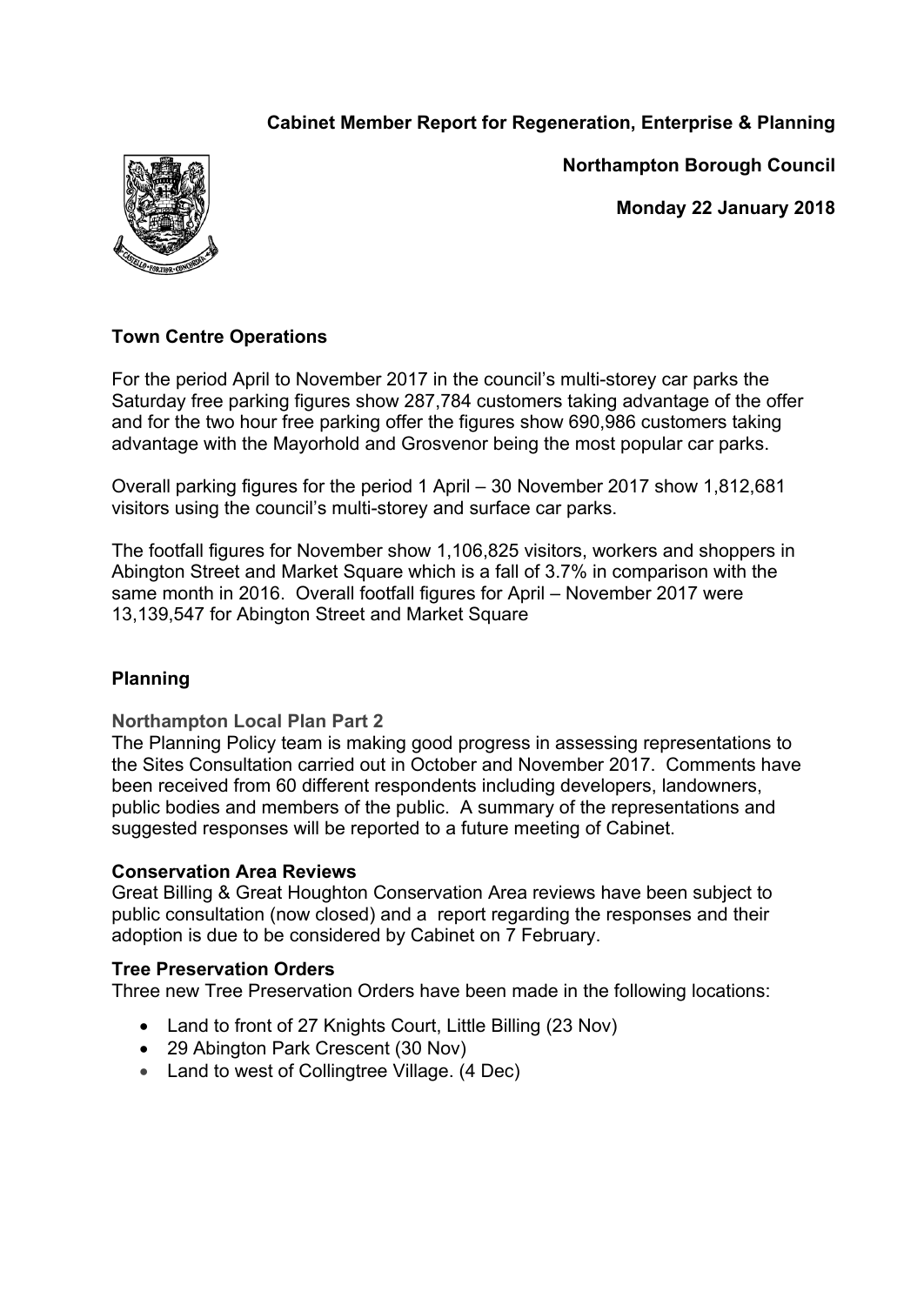#### **Development Control**

The Planning application N/2017/1362 for the extension of the museum and creation of new shoe gallery, café and multi-functional space was approved by the Planning Committee on 21st November 2017.

The Outline planning application N/2017/0836 for the development of up to 50 dwellings at land to the rear of Hunsbury Park Primary School, Dayrell Road was approved in principle by the Planning Committee on 21st November 2017, subject to S106 agreement.

The Planning application N/2017/1029 for the development of 21 dwellings at Toms Close was approved by the Planning Committee on 21st November 2017.

The Planning application N/2017/1091 for the conversion and extension of the former council offices at 14 Fish Street for student accommodation, retail, restaurant and hot food takeaway was approved by the Planning Committee on 21st November 2017.

Planning permission N/2012/0909 for the development of 139 dwellings on land off Lancaster Way was issued, following the finalisation of a S106 agreement on 14th December 2017.

#### **Performance**

Both Development Control and Building Control performance continue to achieve 100% in all the major measures.

### **Enterprise**

### **Business Incentive Scheme**

- 17 Businesses Supported to date 2017-18 financial year
- Creating 58 jobs
- Leveraged over £900,000 private sector investment

### **St James Mill Link Road**

A report goes to Cabinet on17th January that:

Recommends the appointment of KierWSP (the County Council's approved highways contractor) to prepare and finalise the scheme design, inclusive of site clearance, intrusive site investigations, production of estimated costs, and to submit a planning application when appropriate.

Notes the informal consultation that has taken place with those business that may be directly affected by the proposed new link road and notes that further consultation will be undertaken as a part of the proposed planning application process.

Notes and welcomes the award of Local Growth Fund II and Growing Places Funding from SEMLEP, and the agreement to further support the scheme through the use of Enterprise Zone Business Rates Uplift..

Authorises the expenditure of up to £600,000 for site clearance, site investigations, design work and the purchase of a small parcel of land from Network Rail that the route of the proposed link road would traverse.